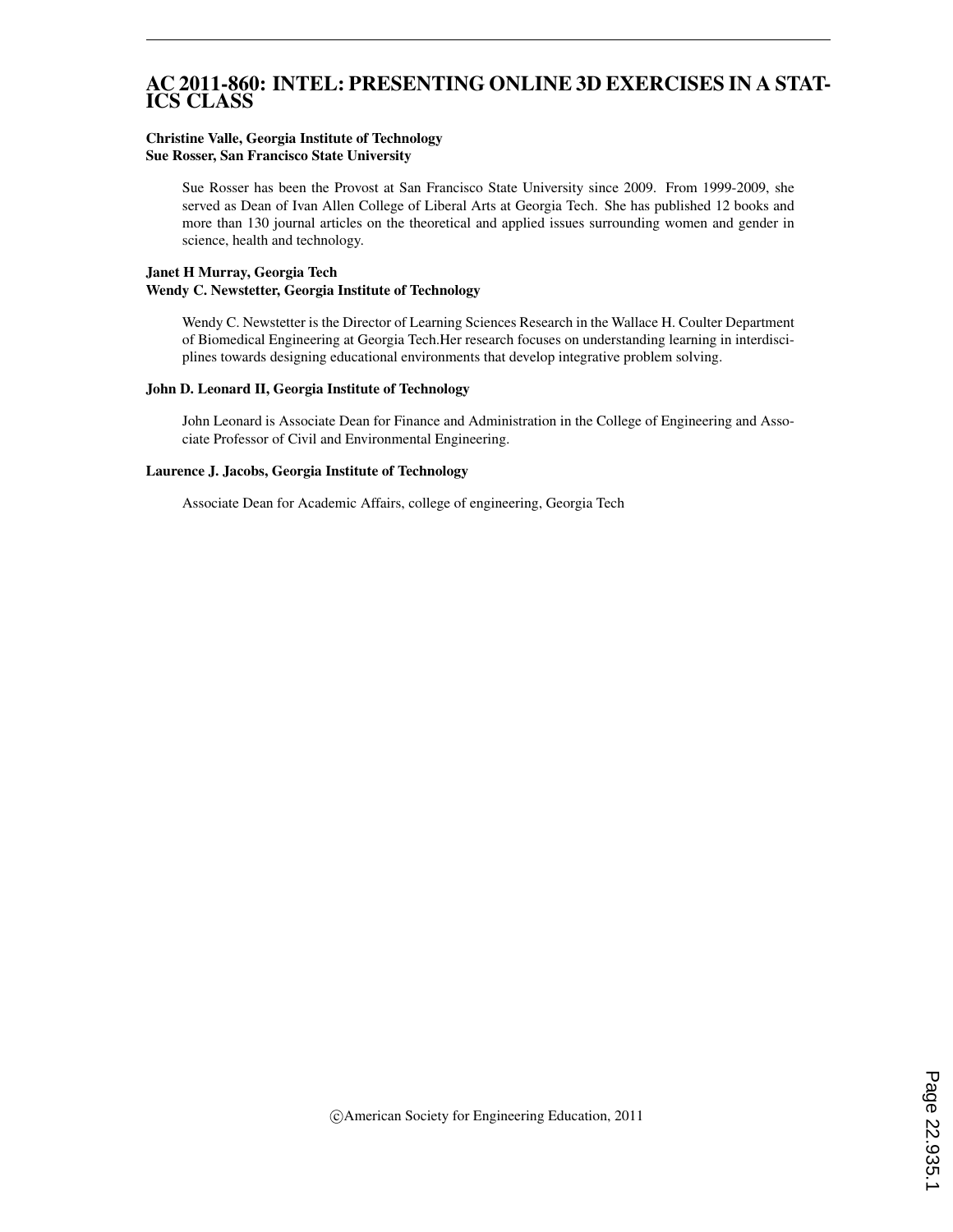# **InTEL: Presenting Online 3D Exercises in a Statics Class**

### *Abstract*

While difficulties in the Statics course arise for several reasons, our project seeks to address the problem of context. Our hypothesis is that all students generally, and women and minorities particularly, are more likely to do well in statics when the problems are placed in the context of real world usefulness. Towards that end, we have been developing InTEL (Interactive Toolkit for Engineering Education), a computer-based manipulable environment that supports teaching and learning in statics by mapping images from real-world environments to abstract free-body diagrams for 2D and 3D equilibrium problems. To the best of our knowledge, there are very few online tools students can use to study 3D equilibrium problems. Yet 3D is an important part of statics, and many students struggle with it. We would like to present our software and discuss some of the issues we encountered while developing its 3D module.

### *Introduction*

It has long been known that women and URMs (under-represented minorities) tend to avoid engineering as a major, resulting in a severe and detrimental lack of diversity in the populations of both student and professional engineers. The main reasons for this are: a technical experience gap relative to their white male peers<sup>1</sup>; lower self-confidence than their white male peers<sup>2</sup>; poor quality of classroom experience that leaves them feeling isolated, unsupported and discouraged  $3$ ; not perceiving the practical applications of engineering<sup>2</sup>; not perceiving the creativity and inventiveness of engineering<sup>2</sup>; not perceiving the social usefulness of engineering, particularly to help people  $2$ .

This problem is especially acute in statics, which is typically the first engineering course most students take. It's a foundational course that introduces the engineering approach to problem solving, which is based on a deep understanding of the free-body diagram (FBD) and its pivotal function in describing and constraining a problem. Sadly however, students routinely leave this course having learned to "plug and chug" or jump to a mathematical equation without first defining the problem in a diagrammatic form that articulates the underlying principles. In short, they rely on rote application of equations without understanding that the mathematics are an outcome of a preliminary step of model formation. Difficulty in this fundamental cognitive act of model building can cause a lack of confidence and a diminished sense of self-efficacy that is particularly problematic when amplified by the gender and URM issues described above.

Issues with learning statics are not new and much research has been done to try and remedy the situation<sup>4-9</sup>. Yet none of these interventions specifically attempt to address the way statics is presented, by emphasizing engineering's "specific and tangible contributions to society and in bettering local communities, our nation, and the world" <sup>10</sup> in order to help women's and URM's sense of "fit" and persistence in their engineering majors.

Our work attempts to remedy this by leveraging computer animations to explicitly show students how statics is tied to everyday life and everyday situations they may encounter. One of the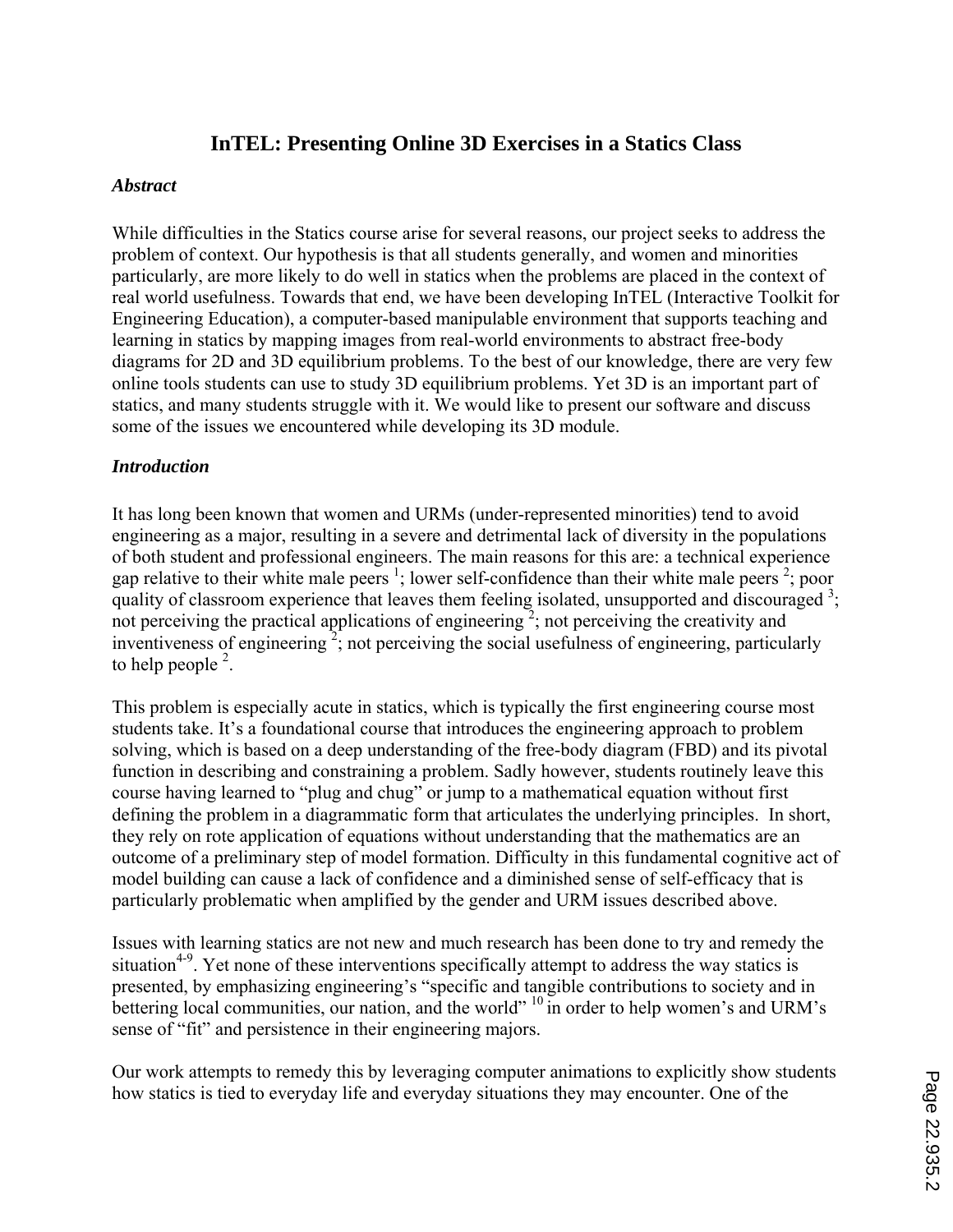advantages of computer animations is that they provide an important opportunity for students to manipulate objects and tools – something that is often lacking, especially for women and URMs who are typically not taught or encouraged to take apart machines as they grow up. Another advantage of computer animations is that they effectively scaffold students' efforts at model building and connect abstract problems with multiple real world applications – for example, the mechanical model for an arm bent at the elbow at 90 degrees and supporting a weight in the hand is the same as that of a leg bent at the knee at 90 degrees supporting the weight of the foot. This can help teach students how to model a physical system, what should be included in the model and what can be discarded, and why.

A third major advantage of computer animations is in their power to handle 3D (three dimensional) systems in a way that is simply impossible to do in a textbook, on a piece of paper or on a classroom board. 3D equilibrium is a relatively small part of the statics semester, yet it is crucial for many engineering majors (especially those who will next deal with 3D motion, such as mechanical, aerospace, and biomedical engineers). And of course, the ability to see in 3D is very important in everyday life, such as when one buys furniture – which must fit into the room it is intended for!

To the best of our knowledge, no work thus far has been done to address 3D equilibrium learning via computer simulations. The goal of this paper is to present our software's 3D module, discuss some of the programming challenges we have encountered, and present our latest data on student scholastic success with the intervention.

## *3D Equilibrium Modeling*

Our funding was awarded on March 1 2007. We have created a public website where we post completed exercises as well as news of the project. The public website is viewable at http://intel.gatech.edu and the exercises can be accessed at http://intel.gatech.edu/toolkit. Our group and the various tasks each sub-group performs have been described in our past ASEE  $\text{conference}\text{ papers}^{11-13}$ .

| <b>TOPIC</b>                               | <b>PROBLEM(S)</b>                |
|--------------------------------------------|----------------------------------|
| Moment in 2D, Free-body Diagram            | Seesaw                           |
| Equilibrium of 1 rigid body or Frame       | Arm & Purse                      |
| Truss: Method of Joint & Method of Section | Minneapolis Bridge               |
| Distrib. Load, Centroid                    | New Orleans Levee, Space Station |
| Frame                                      | Keyboard                         |
| Combined Frame & Truss                     | Bicycle                          |
| Friction                                   | Spiderwoman                      |

Some of the exercises we have developed and now assign to students every semester are listed in Table 1 below:

Table 1. List of online exercises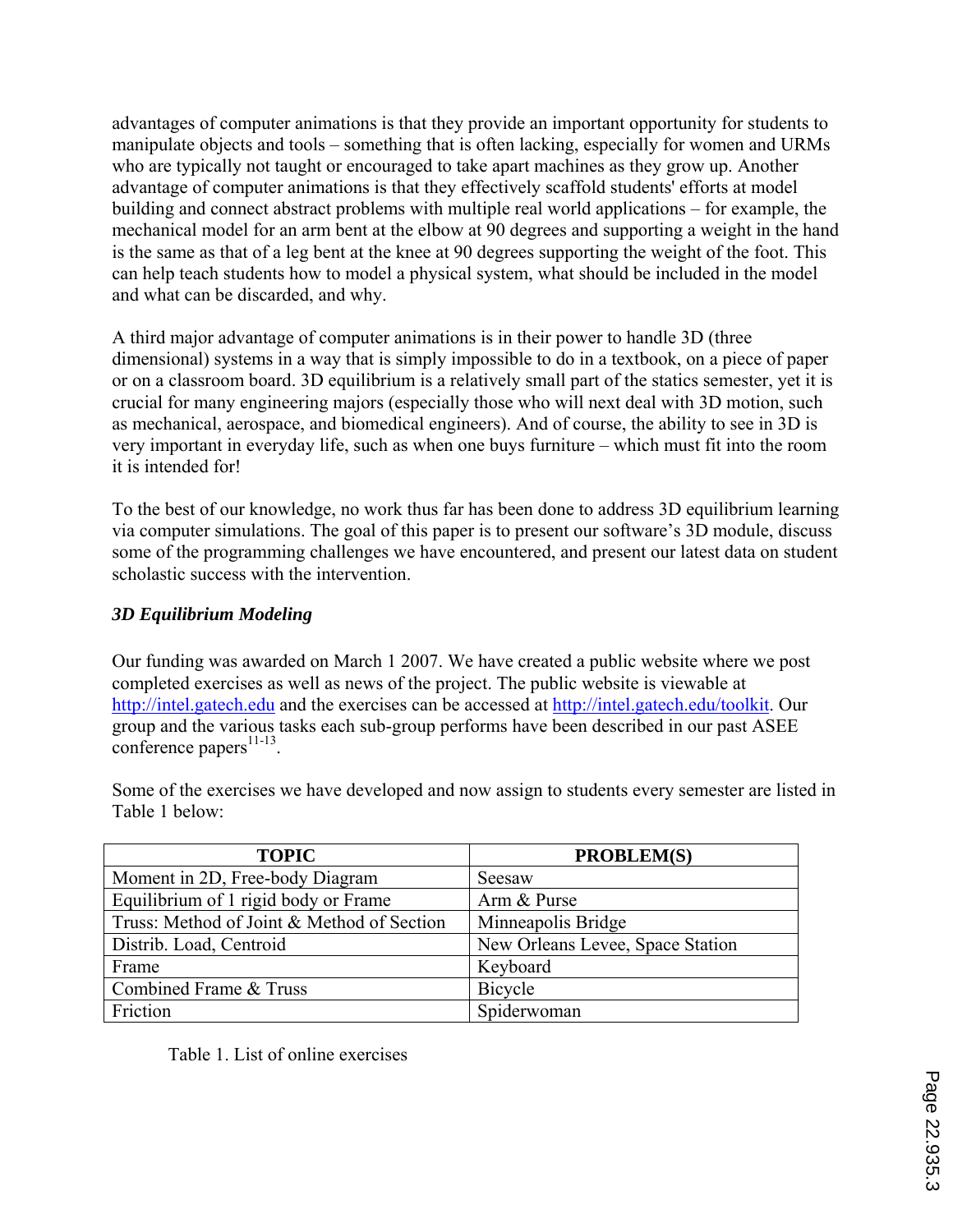Additional exercises are also given to students as non-credit practice, so they can get used to the software. Since the inception of the software three years ago, we have developed exercises for almost every statics topic, except two: 3D equilibrium and shear force and bending moment (V-M) diagrams. The purpose of this section is to explain some of the challenges we've encountered as we develop the 3D module.

As anyone who teaches statics knows, 3D equilibrium usually comes in two flavors:

- 1. Problems with 4, 5 or 6 unknowns on the FBD, such as a boom supported by a ball-andsocket joint and two or three cables. These problems must be solved by using the full equilibrium solution, i.e. all three force equations and all three components of the moment equation, though some of them might be linear combinations of the others so the system of equations stays well-defined (same number of independent equations as unknowns).
- 2. Problems with 7 or more unknowns on the FBD, such as a door supported by two hinges. Since 3D equilibrium only provides up to 6 independent equations for a single body, all unknowns cannot be solved for, and only a subset will be solvable. Typically, only one is asked for, usually the force that causes rotation of the object along a specific axis (for example, in the case of the door, that would be the axis of rotation of the door). To solve for that one unknown, only one equation is needed instead of the usual six. That equation is the sum of moments about the axis of rotation of the object (i.e. the axis of rotation of the door), and it requires taking the dot product of the regular moment equation (about a point). So this second category of problem requires the combination of cross and dot products, something many students struggle with.

In a sense, the  $2<sup>nd</sup>$  type of 3D equilibrium problem is only a special case of the  $1<sup>st</sup>$  one, since each component of the moment equation is simply its dot product with each of the base vectors. However, the dot product is not explicitly done when we separate the components and equate them individually to zero, therefore many students miss the subtlety.

From a programming standpoint, the fact that a 3D problem may necessitate six equations or just one makes a big difference. When we started the design of the InTEL software, the screen was developed to accommodate the FBD of one body and its associated three equations of equilibrium for 2D problems (see Figure 1). We felt that since the majority of the semester is spent in 2D equilibrium, first for one body then with multiple interconnected bodies (trusses and frames), the screen should be designed to provide space for three equations. Scrollbars are provided, both horizontally and vertically, to accommodate exceptionally long equations or formulaes.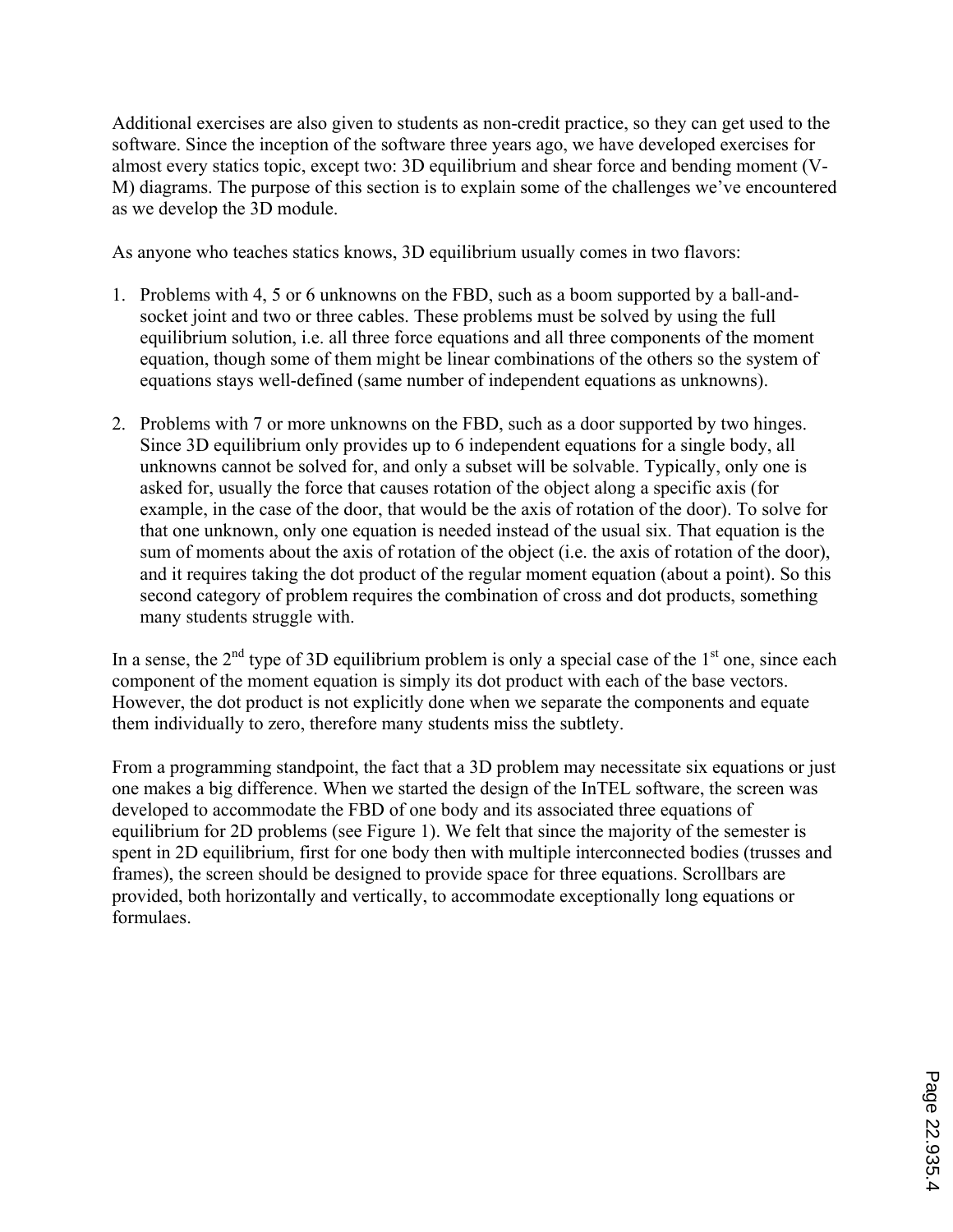

Figure 1 – Arm and Purse problem (2D equilibrium), with 3 independent associated equations

When we developed the friction module, a fourth equation had to be added to accommodate the (optional – depending on the type of friction problem) condition of impending motion by using the vertical scrollbar (see Figure 2) and by providing a new button by which students could add the formula  $f = \mu N$ , where f is the maximum friction force,  $\mu$  is the static coefficient of friction, and *N* is the normal force acting at Spiderwoman's feet.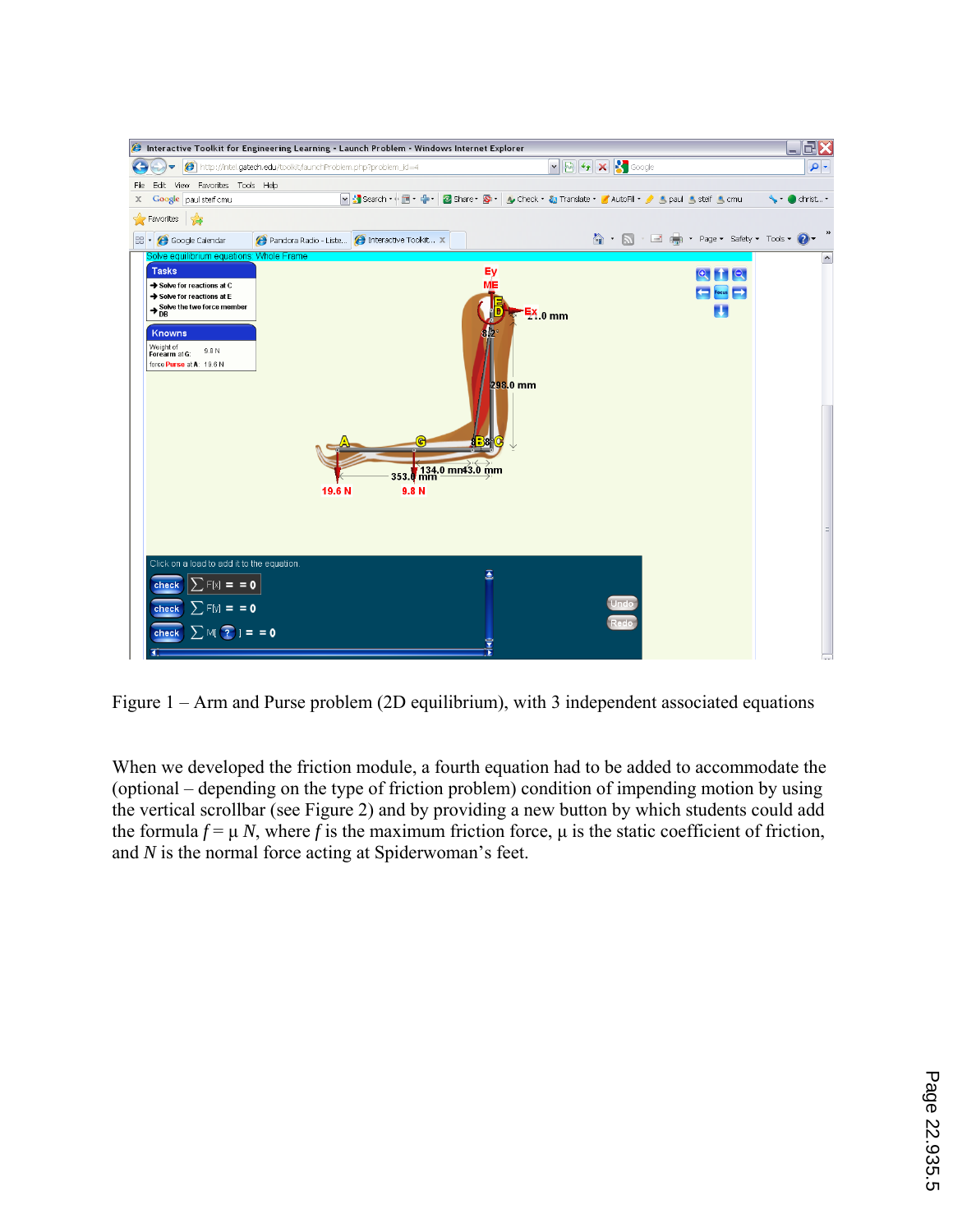|                                                                          | <b>@</b> Interactive Toolkit for Engineering Learning - Launch Problem - Windows Internet Explorer |                                                                        | $\square\square$    |
|--------------------------------------------------------------------------|----------------------------------------------------------------------------------------------------|------------------------------------------------------------------------|---------------------|
|                                                                          | http://intel.gatech.edu/toolkit/launchProblem.php?problem_id=20                                    | $\boxed{\mathbf{v} \boxtimes \mathbf{v} \boxtimes \mathbf{x}}$         | $\mathbf{a}$        |
| Edit View Favorites Tools Help<br>File                                   |                                                                                                    |                                                                        |                     |
| Google paul steif cmu<br>x                                               | V Search → ■ → ● →                                                                                 | Share - Sp - A Check - Sp Translate - AutoFill - A spaul & steif & cmu | └ christ -          |
| <b>Favorites</b> $\frac{1}{2}$                                           |                                                                                                    |                                                                        |                     |
| Google Calendar<br>88 -                                                  | Pandora Radio - Liste <b>O</b> Interactive Toolkit X                                               | A · N · □ ■ · Page · Safety · Tools · 2 ·                              |                     |
| Solve equilibrium equations: Spiderwoman<br><b>Tasks</b>                 |                                                                                                    |                                                                        | $\hat{\phantom{a}}$ |
| Solve for reactions at B                                                 | 600.0N                                                                                             | $Q$ $HQ$                                                               |                     |
| Knowns                                                                   |                                                                                                    | $\leftarrow$ Focus $\rightarrow$                                       |                     |
| Weight of<br>Spiderwoman at 700.0N                                       | 60.0                                                                                               | u                                                                      |                     |
| G.                                                                       |                                                                                                    |                                                                        |                     |
| force tension at 600.0N<br>А.                                            |                                                                                                    |                                                                        |                     |
|                                                                          | 700.0N<br>mu B                                                                                     |                                                                        |                     |
|                                                                          |                                                                                                    |                                                                        |                     |
| Click on a load to add it to the equation.<br>$\sum$ F[x] = = 0<br>check | $\overline{\underline{\textbf{a}}}$                                                                |                                                                        |                     |
| $\sum$ F[y] = = 0<br>check<br>check $\sum M($ ? $] = 0$                  |                                                                                                    | Unde                                                                   |                     |
| Add new equation                                                         |                                                                                                    |                                                                        |                     |

Figure 2 – Spiderwoman problem (friction) – notice special button to add additional equations

When the button 'Add new equation' is clicked, a new line appears, with blank left- and righthand sides that the student must fill himself or herself (see Figure 3):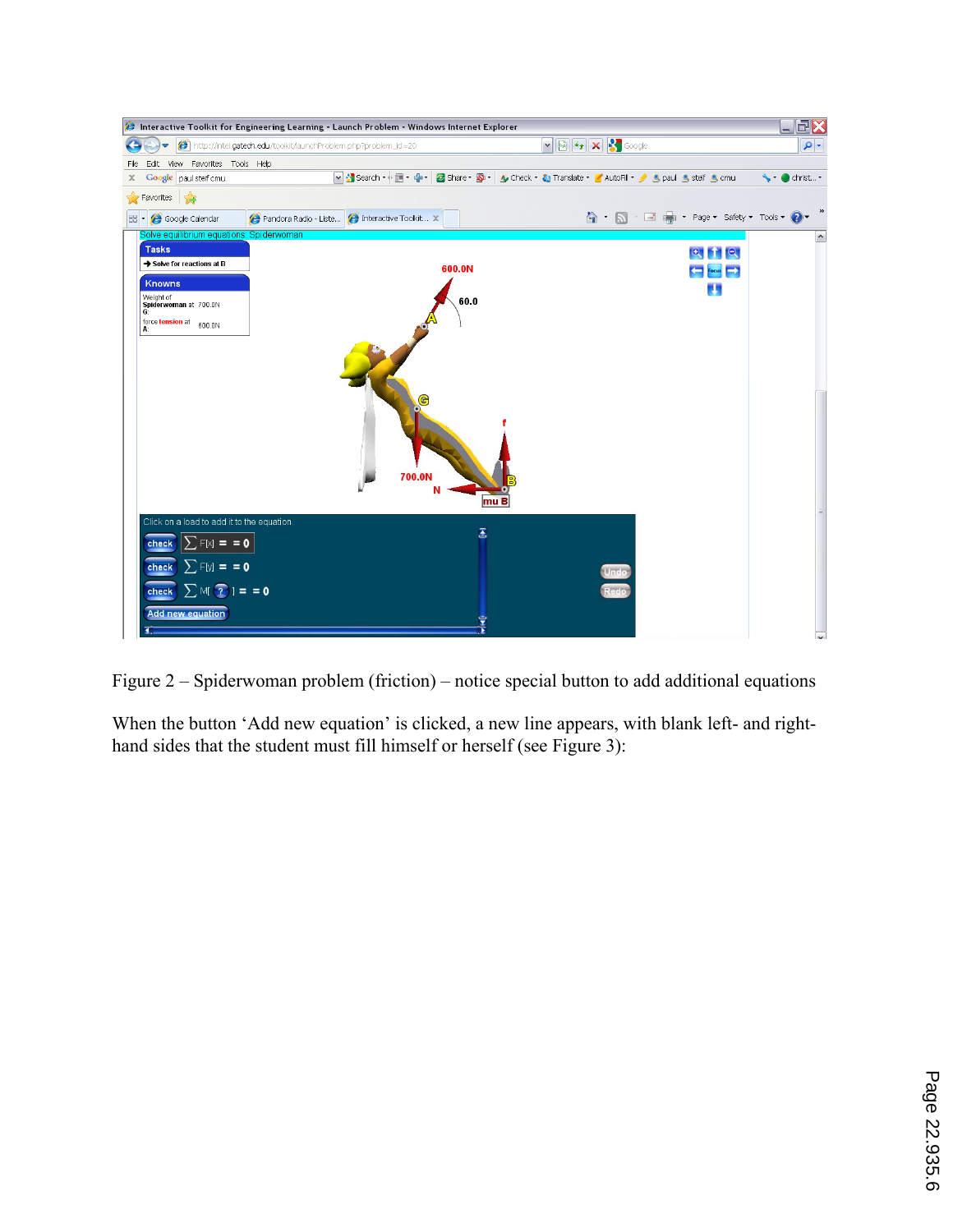|                                                                                                                                                                                        | <b>C</b> Interactive Toolkit for Engineering Learning - Launch Problem - Windows Internet Explorer |                         |                                                                                                                                          |                                  | $\blacksquare$ $\blacksquare$ $\times$ |
|----------------------------------------------------------------------------------------------------------------------------------------------------------------------------------------|----------------------------------------------------------------------------------------------------|-------------------------|------------------------------------------------------------------------------------------------------------------------------------------|----------------------------------|----------------------------------------|
|                                                                                                                                                                                        | http://intel.gatech.edu/toolkit/launchProblem.php?problem_id=20                                    |                         | $\begin{array}{ c c c }\hline \textbf{v} & \textbf{v} & \textbf{v} \\ \hline \textbf{v} & \textbf{v} & \textbf{v} \\ \hline \end{array}$ |                                  | - ام                                   |
| Edit View Favorites Tools Help<br>File                                                                                                                                                 |                                                                                                    |                         |                                                                                                                                          |                                  |                                        |
| Google paul steif cmu<br>x                                                                                                                                                             | M Search → 国 → 中 →                                                                                 |                         | Share + Su + A Check + & Translate + & AutoFill + B paul S steif S cmu                                                                   |                                  | $\bullet$ ohrist                       |
| Favorites s                                                                                                                                                                            |                                                                                                    |                         |                                                                                                                                          |                                  |                                        |
| Google Calendar<br>88                                                                                                                                                                  | Pandora Radio - Liste <b>@ Interactive Toolkit X</b>                                               |                         | △ · △ · ■ ● · Page · Safety · Tools · ② ·                                                                                                |                                  |                                        |
| Solve equilibrium equations: Spiderwoman                                                                                                                                               |                                                                                                    |                         |                                                                                                                                          |                                  | $\hat{\phantom{a}}$                    |
| <b>Tasks</b>                                                                                                                                                                           |                                                                                                    |                         |                                                                                                                                          | $Q$ $\uparrow$ $Q$               |                                        |
| Solve for reactions at B                                                                                                                                                               |                                                                                                    | 600.0N                  |                                                                                                                                          | $\leftarrow$ Focus $\rightarrow$ |                                        |
| Knowns                                                                                                                                                                                 |                                                                                                    |                         |                                                                                                                                          | u                                |                                        |
| Weight of<br>Spiderwoman at 700.0N                                                                                                                                                     |                                                                                                    | 60.0                    |                                                                                                                                          |                                  |                                        |
| G:<br>force tension at 600.0N<br>Α.                                                                                                                                                    |                                                                                                    |                         |                                                                                                                                          |                                  |                                        |
|                                                                                                                                                                                        |                                                                                                    | 700.0N<br>mu B          |                                                                                                                                          |                                  |                                        |
| Click on a load to add it to the equation.<br>$ C =  C $<br>$\sum$ F[y] = = 0<br>check<br>$\sum M$ $(2)$ = = 0<br>check<br>$\sqrt{2}$<br>$\overline{?}$ =<br>check<br>Add new equation |                                                                                                    | $\overline{\mathbf{z}}$ | Undo<br>Redo                                                                                                                             |                                  |                                        |

Figure 3 – Input of a new equation

The same process can be used for 3D, but that would involve telling the students ahead of time what type of problem they have (i.e. whether it necessitates a dot product or not), something the instructors felt was a disservice. In the end, we decided students would first work on the FBD, then once the FBD was correct, the students would be prompted to decide whether they need a six-equation formulation or just a one-equation formulation.

Another issue with the six-equation formulation is that the instructors wanted the students to first write out the overall moment equation as a series of vectors, forces crossed with their associated moment-arms and (potentially) couples, then calculate the cross-products explicitly (on a piece of paper, not online), and then enter each component of the fully calculated moment equation in its own equation line. Therefore, instead of six "lines" with which to enter each equation component, the software screen needed to provide at least seven lines instead, three for the force equation components, three for the moment equation components, and one for the general moment equation with explicit (but as yet uncalculated) cross-products (see Figure 4).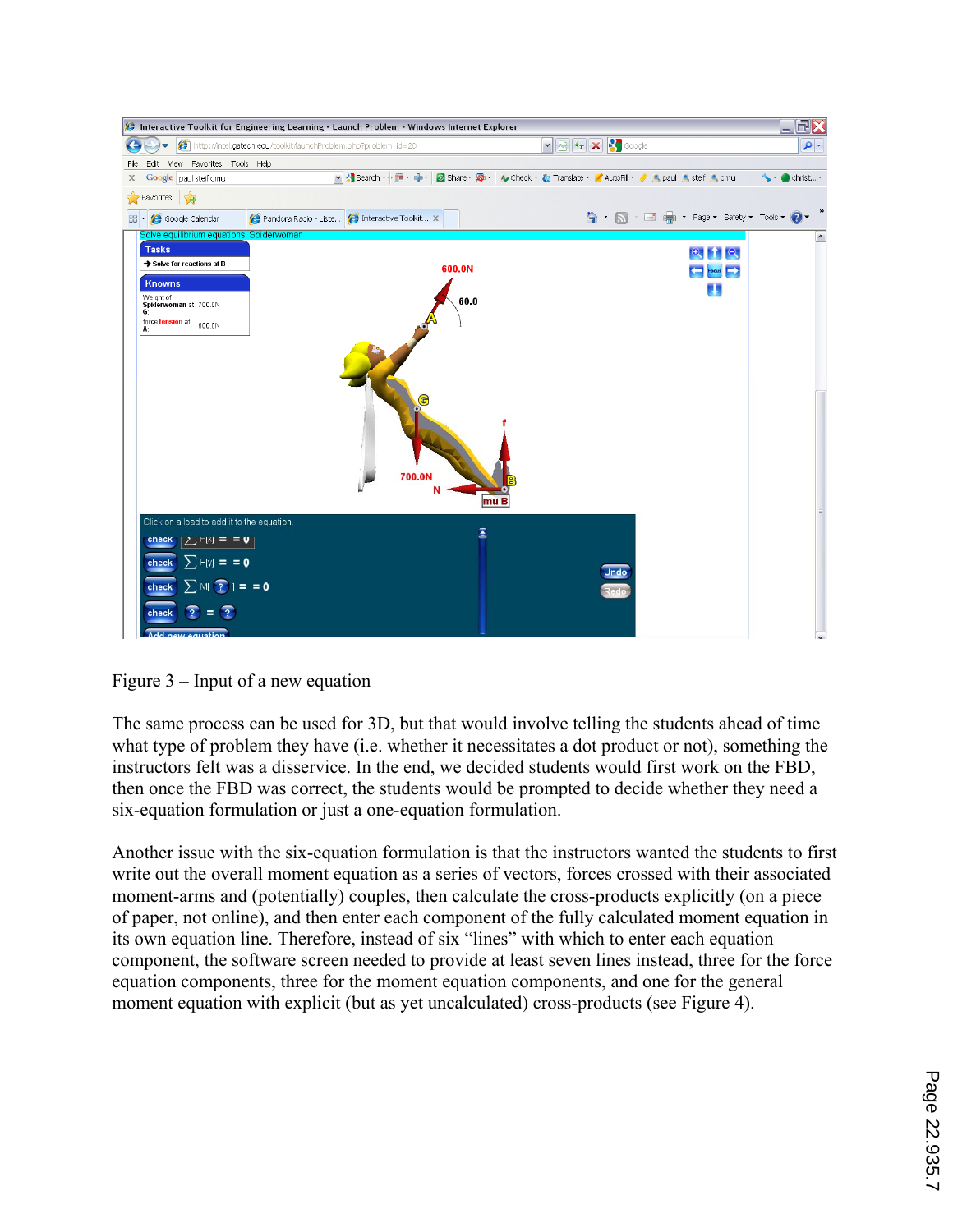

Figure 4 – Moment equation in 3D with explicit vector formulation

The problem in Figure 4 is that of a plate weighing 500N supported by 3 people (located at points A, B, C) exerting vertical forces pointing straight up. Finally, a 3D FBD requires a "joystick" to be able to navigate the 3D environment and rotate in any direction (see Figure 5).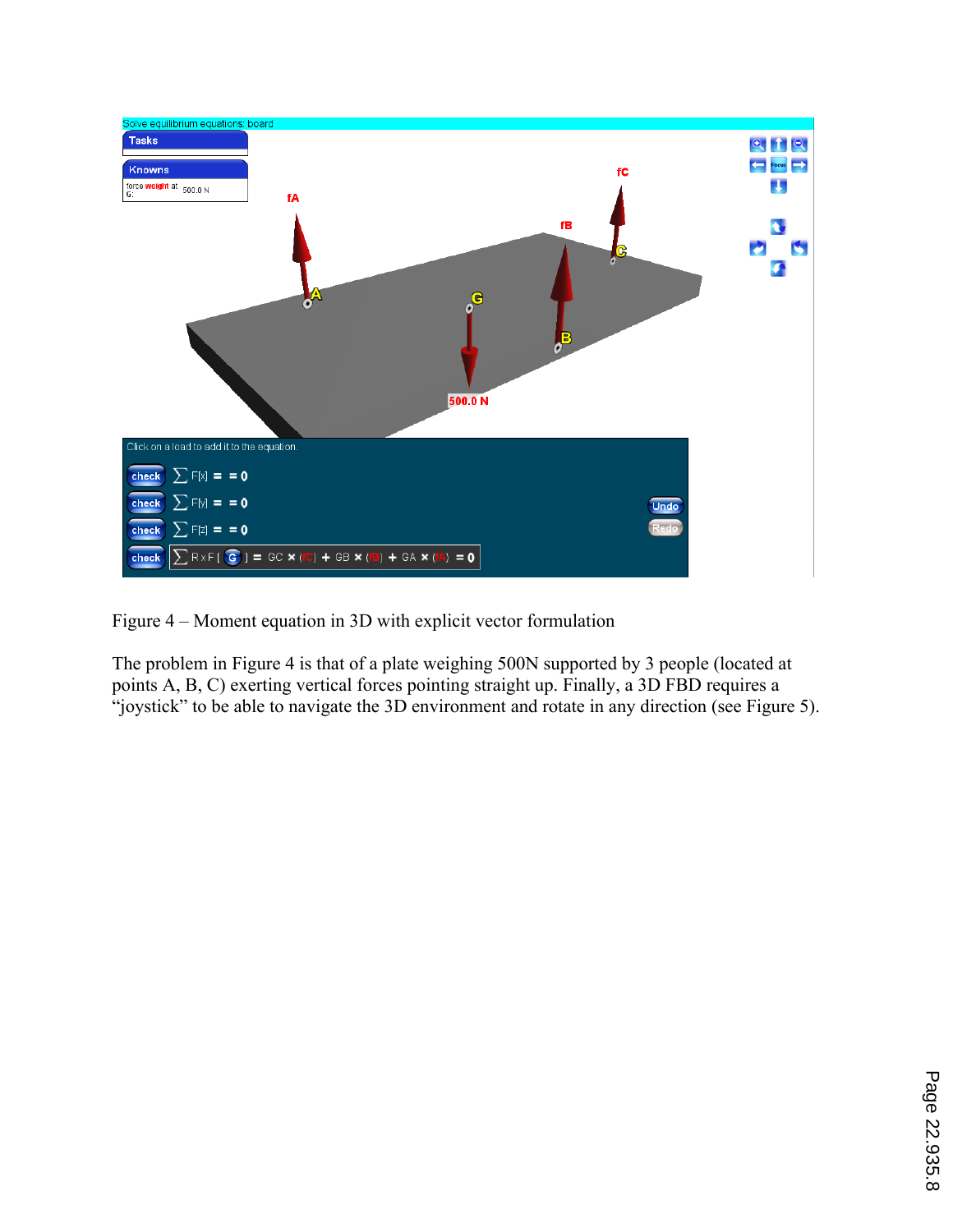

Figure 5 – Rotation controls in 3D (top right corner)

In this manner, InTEL allows students to approach 3-D statics problems in a visual, hands-on manner. The student can use the rotation controls to pan and rotate the camera view on the problem space. Students compose the moment vector equation directly within the software by selecting the forces and constructing the moment arms. The InTEL software gives a clear presentation of the mathematics underlying difficult 3D problems and illuminates the process of solving them.

# *Feedback from students*

As reported in last year's ASEE proceedings<sup>13</sup>, we currently have about a 70% rate of success on the online problems (that is, about 70% of the students in each section given the online exercises complete them and find the correct answers). This includes the problems listed in Table 1 (not 3D problems, which aren't fully developed yet). Last fall, that number increased to 86%. Informal student feedback is also solicited by passing out paper surveys in class, three times per semester. The response rate ranges from 80 to 90% and the answers are anonymous. The surveys ask to specify gender and ethnicity and has been published in last year's ASEE proceedings<sup>13</sup>.

Some noteworthy comments we received in Fall 2010 semester include:

- 1. From the section that received the intervention, to the question *In what ways was the computer a resource for your problem solving?*:
	- "it made me check my work after every step, therefore I can catch a mistake early and not learn the wrong way"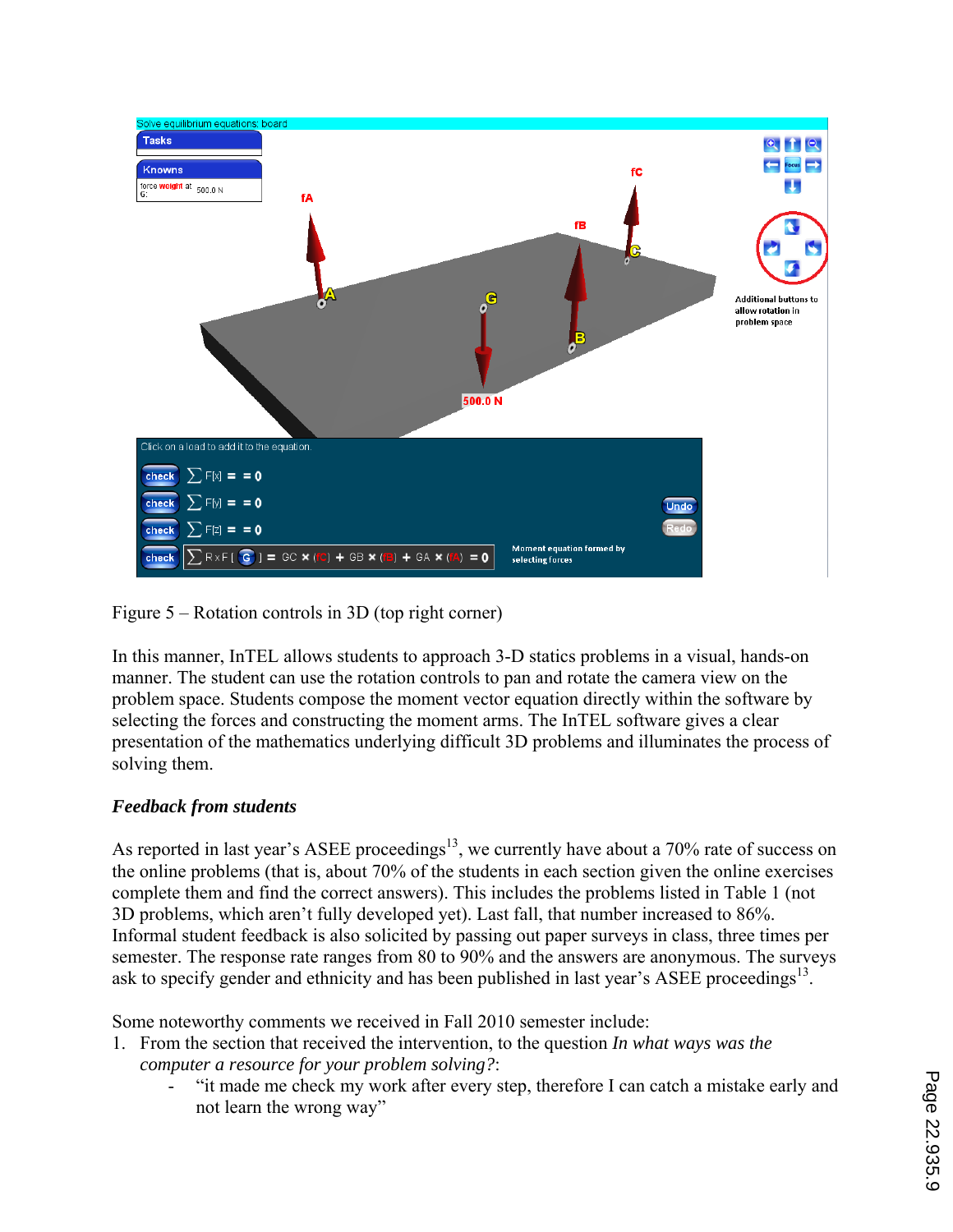- "it helps you by telling you what may be wrong. It's used as a guide."
- "Helped to understand concepts rather than get caught up in the math"
- 2. From the section that received the intervention, in answer to the question *The computer was not helpful when:*
	- "it crashed"
	- "trying to solve the problem, it's not very flexible"
	- "computer errors; slow loading (frustrating)"
- 3. From the control section, in answer to the question *In what ways was the textbook a resource for your problem solving?*:
	- "I can look at example problems"
	- "It has answers in the back"
	- "lots of problems/examples"
- 4. From the control section, in answer to the question *The textbook was not helpful when:*
	- "checking for mistakes"
	- "there are no problems similar to the one being solved"
	- "This textbook is vague"

We suspect that the online tool, by forcing students to first make sure their FBD is correct before jumping into the equation mode, better scaffolds their ability to develop meta-cognition in statics. It helps students develop discernment as part of the modeling process. In contrast, textbooks seem to encourage superficial "feature mapping," whereby students focus on a trivial aspect of the problem ("Does it have a pulley like the problem I'm assigned to solve?") to guide their solution strategy, rather than rely on deep metacognitive strategies ("What part of this structure should I draw the FBD of, in order to isolate and solve this force?")

As stated in last year's paper, when the students first encounter the online problems, they struggle with computer glitches, missing Java plug-ins, and learning how to maneuver in the program. As they get more proficient and used to the applet, they tend to enjoy the software and most report preferring it to the textbook. In particular, women and URMs seem to prefer the software at higher rates than white males, which was one of our goals for this project<sup>13</sup>.

We also conducted a grade analysis and compared course GPAs between males, females, and URMs per section (differentiating between the sections that used the software, called "Applic," versus those which didn't, called "Control"). This analysis was conducted for spring and fall semesters, in 2008, 2009 and 2010, for a total of 8 Control sections and 10 Applic sections, and the tables 2 and 3 reflect averages based on the aggregate grade data. "Enrolled" lists the total number of students that signed up for the class, and "Graded" reflects the total number of students who received a final grade for a class (i.e. it doesn't include the students who dropped the class at any point in the semester). All sections are taught the same way by the same instructor (Dr. Valle), so instructor variance was removed from the analysis. The GPA is calculated on the basis of  $A = 4$ ,  $B = 3$ ,  $C = 2$  and so on.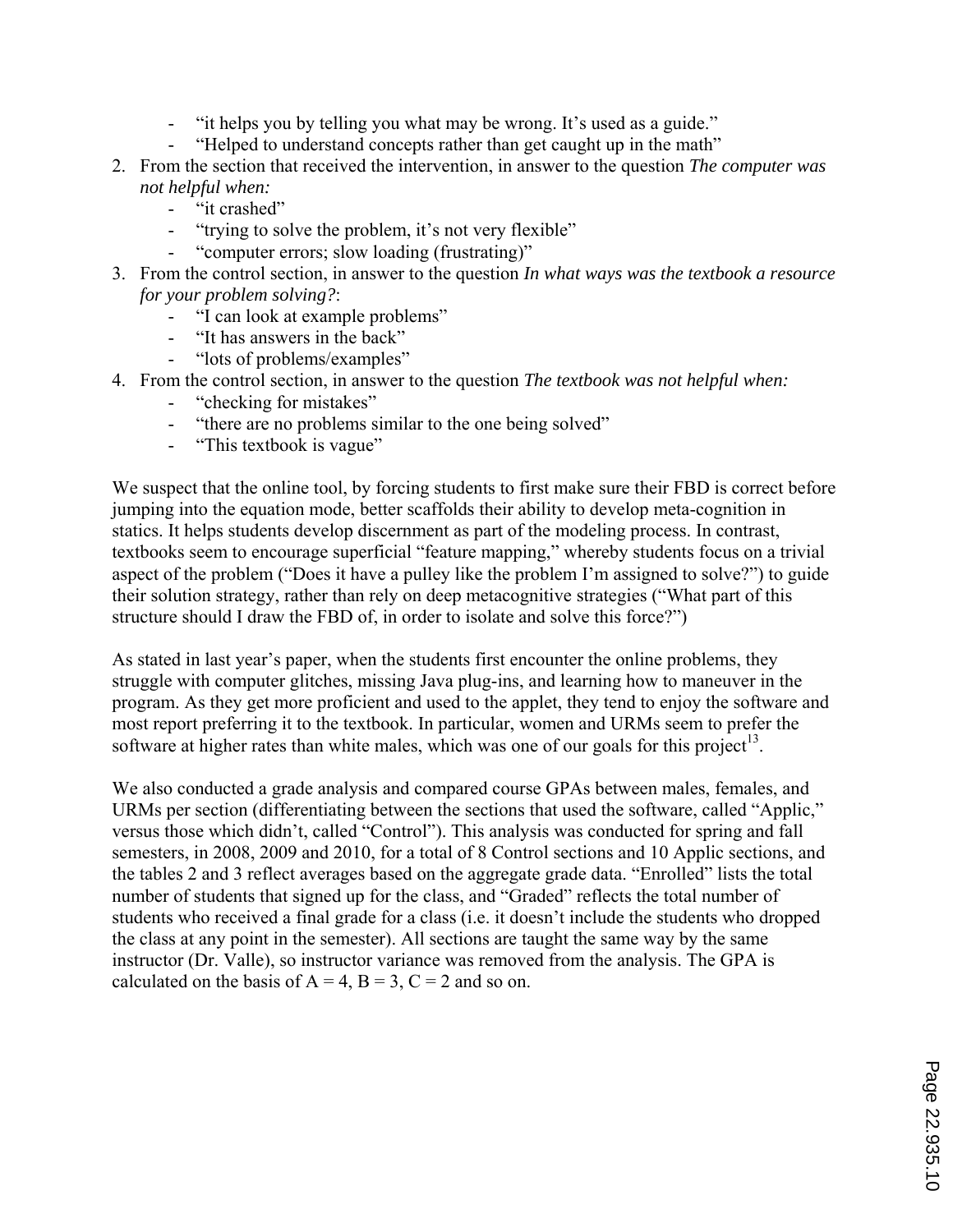| <b>Cohort</b><br>code | URM (alt)       | <b>Enrolled</b> | <b>Graded</b> | %<br><b>URM</b> | Group<br><b>GPA</b> |
|-----------------------|-----------------|-----------------|---------------|-----------------|---------------------|
|                       | White or Asian  |                 |               |                 |                     |
| Applic                | (W,Z)           | 430             | 409           | 79.4%           | 2.93                |
| Applic                | URM (H,B)       | 58              | 56            | 10.9%           | 2.55                |
| Applic                | Foreign-born    | 36              | 35            | 6.8%            | 2.97                |
| Applic                | Two or more (T) | 11              | 10            | 1.9%            | 2.60                |
| Applic                | Unknown (U)     | 5               | 5             | 1.0%            | 2.40                |
|                       |                 | 540             | 515           | 100.0%          | 2.88                |
|                       |                 |                 |               |                 |                     |
|                       | White or Asian  |                 |               |                 |                     |
| Control               | (W,Z)           | 434             | 419           | 82.6%           | 3.02                |
| Control               | URM (H,B)       | 53              | 47            | 9.3%            | 2.49                |
| Control               | Foreign-born    | 23              | 23            | 4.5%            | 3.00                |
| Control               | Two or more (T) | 15              | 14            | 2.8%            | 2.50                |
| Control               | URM $(I, P)$    | 3               | 3             | 0.6%            | 3.00                |
| Control               | Unknown (U)     | 1               | 1             | 0.2%            | 2.00                |
|                       |                 | 529             | 507           | 100.0%          | 2.96                |

Table 2 – Grades of URMs versus non-minorities, test versus control sections

One can see, from Table 2, that URMs do slightly better (GPA of 2.55 vs 2.49) with the software, and that white or Asian populations do slightly worse (GPA of 2.93 vs 3.02). From Table 3, women do slightly better (GPA of 3.07 vs 2.9) with the software, while men do slightly worse (GPA of 2.82 vs 2.97).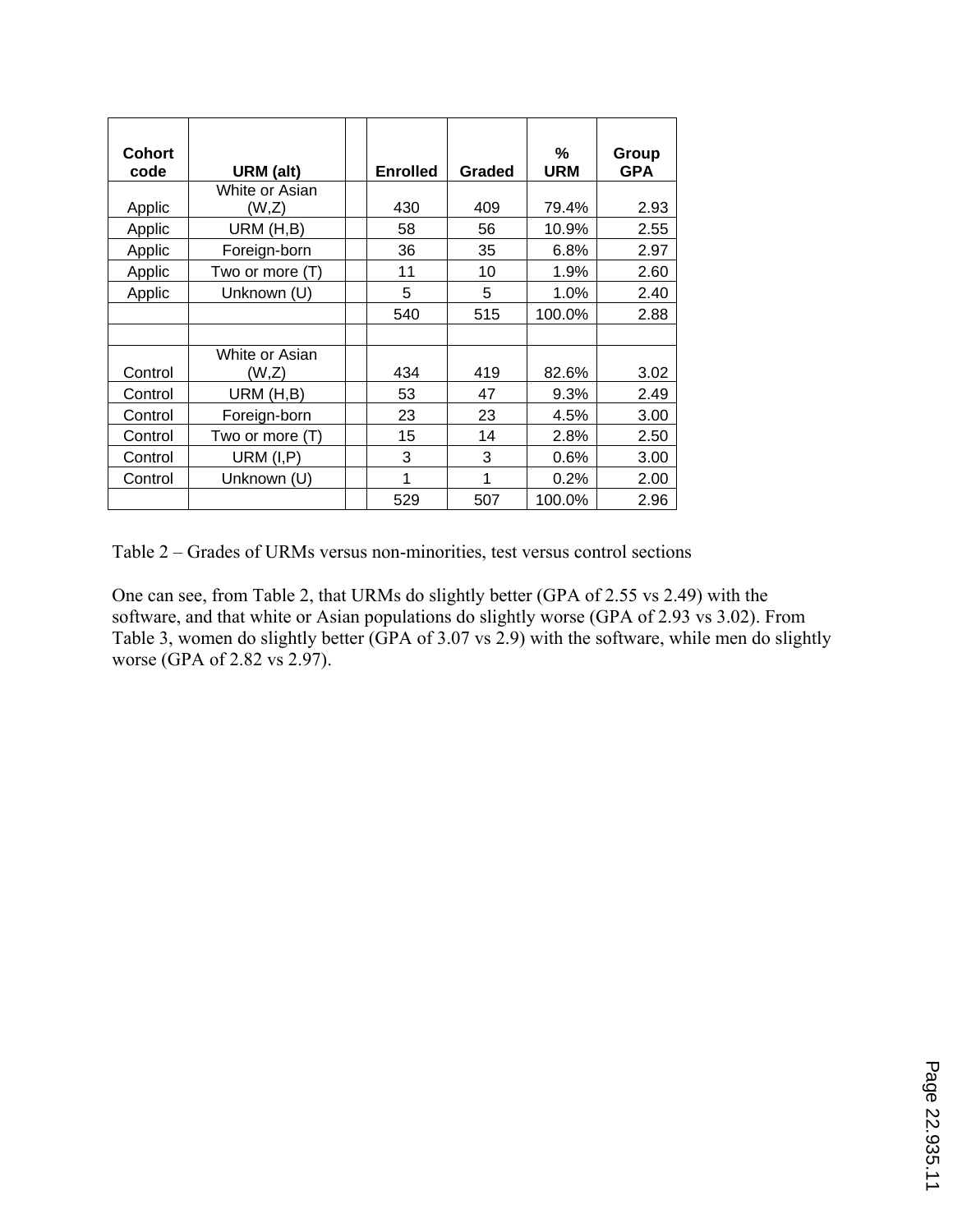| <b>Cohort</b><br>code | Gender       | <b>Enrolled</b> | <b>Graded</b> | % M/F  | Group<br><b>GPA</b> |
|-----------------------|--------------|-----------------|---------------|--------|---------------------|
| Applic                | US-Male      | 396             | 375           | 72.8%  | 2.82                |
| Applic                | US-Female    | 108             | 105           | 20.4%  | 3.07                |
| Applic                | Foreign-born | 36              | 35            | 6.8%   | 2.97                |
|                       |              | 540             | 515           | 100.0% | 2.88                |
|                       |              |                 |               |        |                     |
| Control               | US-Male      | 381             | 362           | 71.4%  | 2.97                |
| Control               | US-Female    | 125             | 122           | 24.1%  | 2.90                |
| Control               | Foreign-born | 23              | 23            | 4.5%   | 3.00                |
|                       |              | 529             | 507           | 100.0% | 2.96                |

Table 3 - Grades of female versus male students, test versus control sections

It is very important to understand that these are preliminary results, and that within the overall course experience, the intervention is very small (less than 25% of the homework problems are done online, and the homework grade is only 5% of the overall class grade – see Appendix A for details) so it can only have minimal effect on overall class grade. Also, not every statics topic is addressed in the software as of yet (as stated earlier, both 3D and V-M diagrams are still missing). Still, those results are encouraging and we plan to continue the analysis as the software is finally fully developed. We also plan to probe deeper into gender and ethnicity information.

We are encouraged that our intended target population, women and under-represented minorities, like the applet – even more so than white males – and moreover, that preliminary results seem to indicate the software has a positive impact on their grades relative to that of white males. This is a very encouraging result. Our goal, as stated earlier, is to help attract and retain women and URMs to engineering, and as such we do not want to make the applet gender or race neutral. We did not design the applet with the intention of making it equally attractive to all our students, but rather with the goal of it providing yet a different way to learn statics that some students will respond to better than others. The intervention is limited enough (as explained earlier, less than 25% of 5% of the overall class grade) that its impact is small. The overall class experience remains very traditional: largely lecture-based, and exams based on an extensive library of past exams given by both instructors.

### *Conclusion and Future Work*

In this paper, we discussed developing an online module to help teach 3D equilibrium in a statics class. This module is part of a more extensive software that provides additional exercises covering nearly all statics topics. Each semester, one or two statics sections are assigned the online problems as part of their homework assignment, and one section is assigned a traditional homework out of the class textbook. All sections are taught by the same instructor. They're given surveys to assess informally how they feel about the intervention, and their grades are tracked.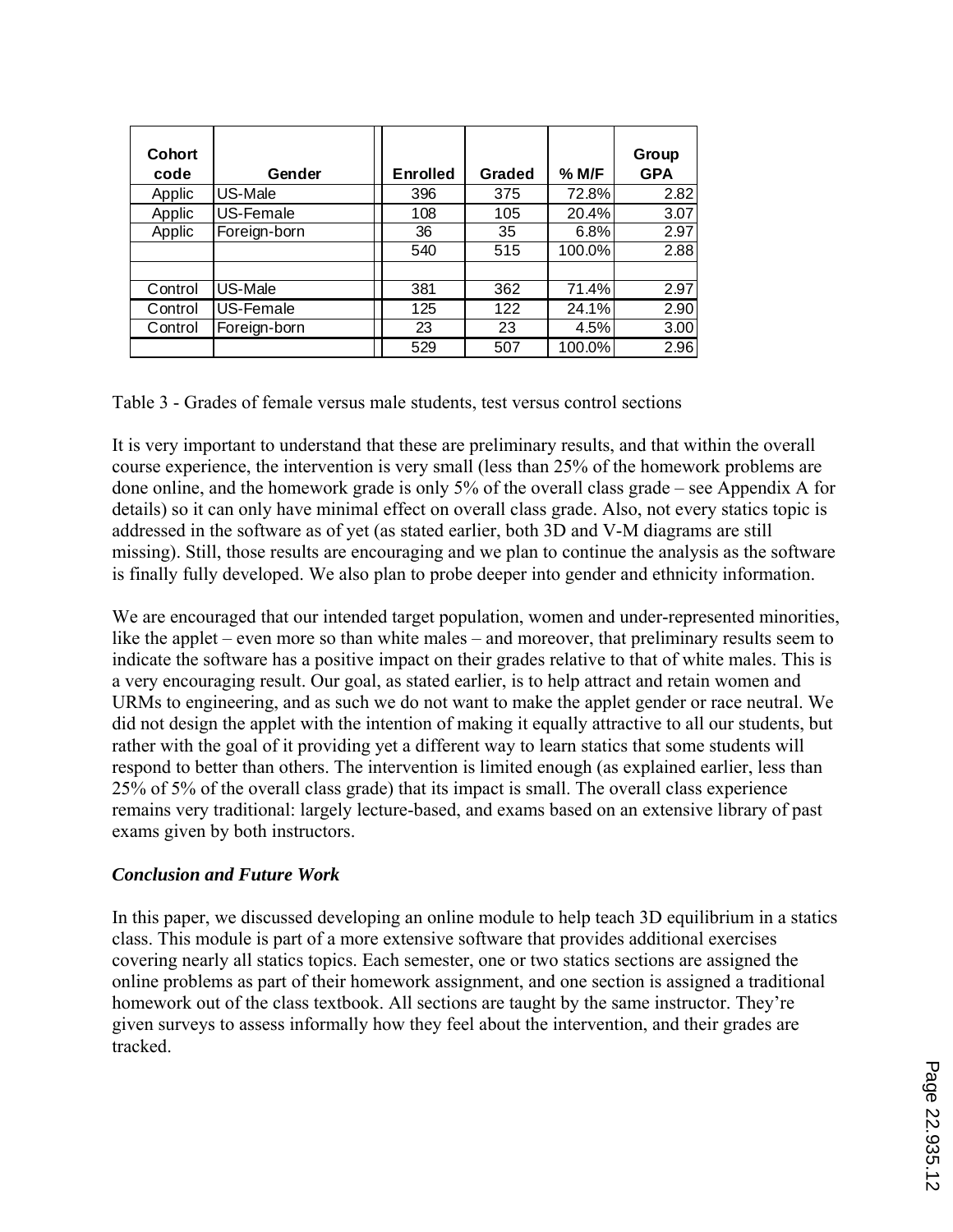Our results show that even though the software doesn't quite cover all statics topics yet (3D equilibrium and V-M diagrams are in development), most students prefer it to the textbook. Grades seem to be positively affected by using the software, for women and URMs. While these results are very positive, it is important to remember the intervention is very small (most of the class grade is determined by performance on in-class, paper, traditional exams) and its effects need to be confirmed.

Based on our work so far, we hope to soon finish the software (cover all statics topics) and offer its library of exercises to any statics instructor who wishes to try it. We also want to continue assessing its effects on grades of various groups of students, and disseminate our findings to interested parties.

We believe that our software allows for the possibility of a risk-free environment for experimentation and practice. Not all students will enjoy the online environment, but the hope is that by emphasizing "game-like" visuals and the various ways statics is everywhere in everyday life, we will help retain more at-risk students in engineering and show how engineering can be both relevant and rewarding. Ultimately, we do not think this software, or any software for that matter, should completely replace the traditional way of teaching statics. Instead we hope that this software will be used as one part of the class "tools," an additional technique to offer students who like this approach to the class material, given to supplement the traditional lecturebased class format and not replace it. Preliminary results are encouraging.

#### *Literature Review*

- 1. Margolis, J. and A. Fisher, *Unlocking the Clubhouse*, Cambridge, MA:: MIT Press. 2002.
- 2. Communications", D.E. *Improving Engineering's Public Image—Ten Guiding Principles*. Dedicated Engineers Communications Critical Issues Series. 2006 [cited Retrieved 7/6/06.].
- 3. Selby, C.C., ed. *Women in Science and Engineering: Choices for Success*. 1999, New York Academy of Sciences: New York.
- 4. Taraban, R., A. DeFinis, A. Brown, E.E. Anderson, and M. Sharma, "A Paradigm for Assessing Conceptual and Procedural Knowledge in Engineering Students," Journal of Engineering Education, 96, 335-345, 2007.
- 5. Thomas Litzinger, Peggy Van Meter, Carla Firetto, Lucas Passmore, Christine Masters, Stephen Turns, Sarah Zappe, "Improving Students Ability to Model during Problem-Solving in Statics," 2009 ASEE Annual Conference, 2009.
- 6. Ruth Streveler, Thomas Litzinger, Ronald Miller, Paul Steif, "Learning Conceptual Knowledge in the Engineering Sciences: Overview and Future Research Directions" (invited paper), Journal of Engineering Education, Vol. 97, No.3, 279-294.
- 7. J.L. Newcomer and P.S. Steif, "Student Thinking about Static Equilibrium: Insights from Written Explanations to a Concept Question", Journal of Engineering Education, Vol. 97, pp. 481-490, 2008.
- 8. Dollár and P. S. Steif, "An Interactive, Cognitively Informed, Web-Based Statics Course", International Journal of Engineering Education, Vol. 24, No. 6, pp. 1229-1241, 2008.
- 9. P.S. Steif, J. Lobue, A. L. Fay, and L. B. Kara, "Improving Problem Solving Performance by Inducing Talk about Salient Problem Features", Journal of Engineering Education, Vol. 99, No. 2, pp. 135-142, 2010.
- 10. *The Engineer of 2020: Visions of Engineering in the New Century*. 2004, Washington, D.C.: The National Academies Press.